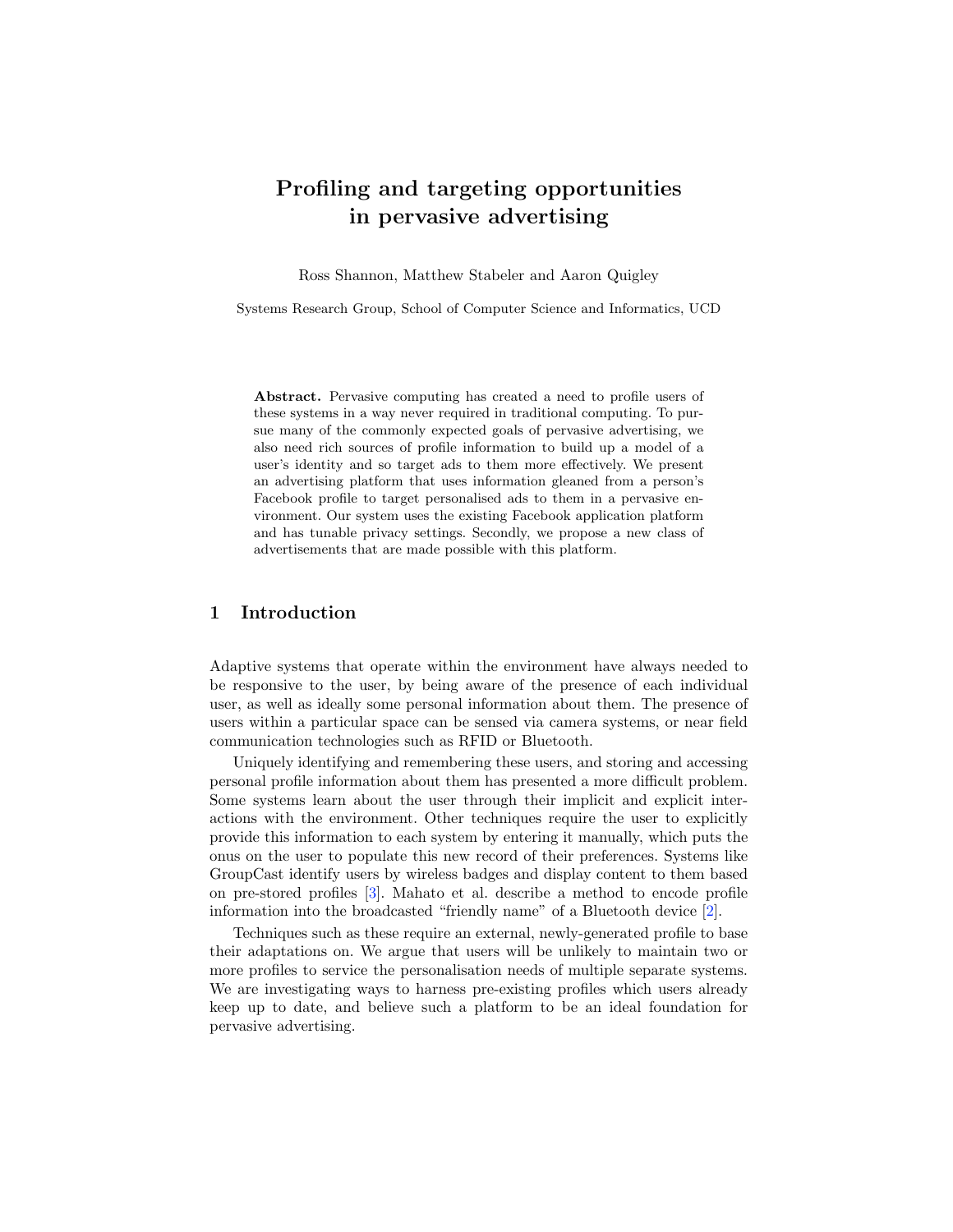#### 2 Pervasive profiles

The envisaged new generation of pervasive, population-aware advertisements will ideally go beyond presence and demographic information and tailor their messages more directly towards individual people in the environment. A welldesigned personalised advertisement may be more persuasive to a customer than a traditional billboard. However, we can expect users to be skeptical of an advertising entity's attempts to gather information about them.

On the other hand, users have been found to be quite willing to generate and share personal information freely on social networking websites like Facebook, Bebo, LinkedIn and MySpace. This information goes beyond merely demographic information on age, sex or nationality, and often encompasses significantly personal information such as a user's favourite musicians, films, and groups that they belong to<sup>[1](#page-1-0)</sup>. Beyond all of this information, these social networking websites also catalogue a user's designated "friends" who are also present on the site, giving a rich view into the life of each person.

Facebook incorporates an application platform, which allows activity that occurs elsewhere to be integrated into a Facebook user's profile. As the social network website becomes a digital nexus, bringing together disparate threads of activity from across the web (for example, photos posted to flickr, status updates on twitter, social bookmarks on delicious), they come to represent a complete picture of the user's interests.

We see an opportunity here to take this rich seam of market data available through social networking websites, and make it available within a framework for pervasive advertising. We have developed such a platform, which consists of a method to gather profile information using the Facebook application platform, which links a user's real-world presence to their online presence. We can identify users uniquely by their Bluetooth-enabled devices—most commonly mobile phones—and through nothing more than their movement throughout an environment, we can provide rich profile information to applications running nearby.

# 3 Deploying Facebook applications in the wild

The Cityware project has previously deployed a set of Bluetooth-enabled nodes around a city environment, that tracks users who have joined the system [\[1\]](#page-3-2), which works in a similar way to our system. Users can get involved by installing an application into their Facebook profiles and entering their mobile phone's unique MAC address into it. Once the application is granted access to the user's profile, it can then see some or all of the user's personal information (based on Facebook's relatively comprehensive privacy controls).

The application is given access to a wide range of profile information, from sex, age and education history to images of the user, and identities of their friends, including whether they are in a relationship (including, in some cases,

<span id="page-1-0"></span> $1$  The Facebook platform API:

http://wiki.developers.facebook.com/index.php/Users.getInfo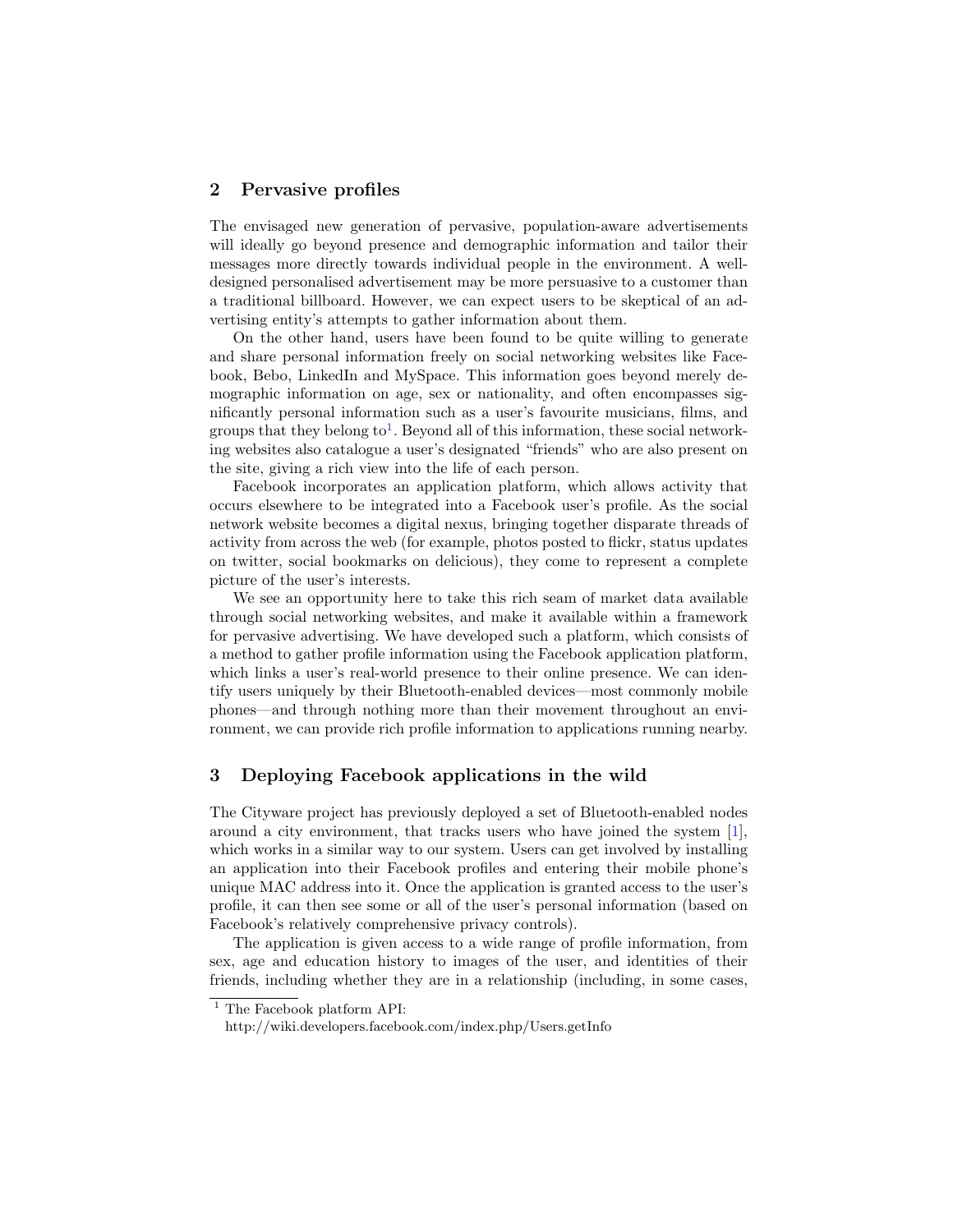the identity of their significant other). These fields can be selectively hidden from an application by the user, leaving their privacy in their hands. Our application can be accessed and installed at <http://apps.facebook.com/basadaeir>.

We have a collection of networked Mac mini computers deployed around our research lab which can then sense a user's presence via their Bluetooth handset, and go on to access their Facebook profile information by looking up their MAC address in a local database. This builds on previous work we have done on distributed presence-aware collaborative tools for office blocks [\[5\]](#page-3-3).

Due to the limited range of the Bluetooth wireless system, this design allows us to target proximate users with ads specific to their interests on the screens attached to the Mac minis. Secondly, if we place one of these machines in an area of high-traffic, such as a doorway or portal into a larger area, we can track users as they enter an area, and perform more demographic analysis over a population of users that we know to be in the vicinity. There is value both in this aggregated information about a captive audience, as well as the more fine-grained information about individual people.

#### 3.1 New Privacy Issues

Bringing digital information into the physical world like this requires careful consideration. The visibility of the displays in an environment poses an acute privacy problem. Advertisements that are highly-targeted to one single user will undoubtedly be observed by other customers, which raises the likelihood of an unfortunate ad being shown to a wider audience than desired. The user's identity must be protected at all times if these type of systems are to be accepted.

A practice of "privacy in numbers" could apply here: from the well known adage of "safety in numbers," advertisements based on the aggregate interests and characteristics of the people in its environment would be safer to display on public screens. For example, metrics like the ratio of male to female, the age distribution, or some categorisation of shopping preference.

#### 4 New advertising opportunities

Though the rich profile information that is exposed in this manner is obviously very attractive to advertisers, we are eager to explore alternate visions of future advertising which do not require such deep disclosure of personal information by the users in the system. We also foresee a chicken-and-egg type problem wherein the inventory—the actual ad content—that is highly targeted to a single person simply does not exist, because the means to deliver it doesn't exist yet either.

For the film *Minority Report*, director Steven Spielberg hired prominent futurist thinkers to present him a viable view of the future, which included the future of advertising. In this view of the year 2054, the privacy battle between consumers and corporations which we have yet to live through has been decided in favour of corporations, and so shops know each consumer by name. The person's eyes are literally the gateway to their personal profile, taking the common advertising term "eyeballs" to its grotesque extreme.